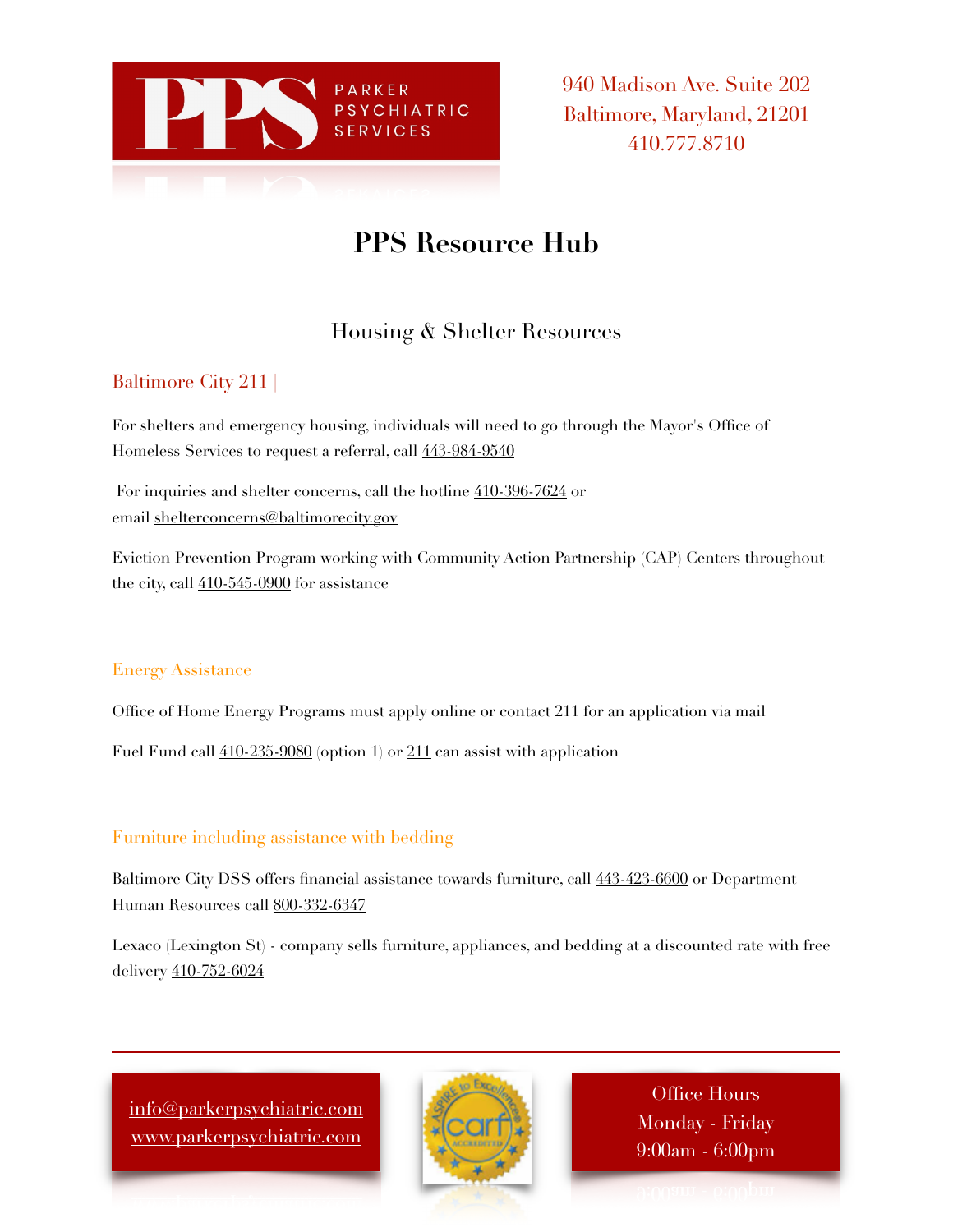## Food Resources

## Baltimore City 211 |

Office of Home Energy Programs must apply online or contact 211 for an application via mail Grocery boxes can be delivered if someone is unable to access a food site, dietary needs are also considered (does not include fresh produce) Food distribution sites sponsored by the city: <https://mdfoodbank.org/find-food/> Food pantries that require referrals, call 211 for referral

Visit: [https://mdfoodbank.org/find-food/](http://www.apple.com)

## Fresh Food |

[https://static1.squarespace.com/static/5d31ff0229f8cc0001b2959e/t/](https://static1.squarespace.com/static/5d31ff0229f8cc0001b2959e/t/603ce5b63d06494e3af33a29/1614603703104/Produce+Boxes-March+2021-v5.pdf) [603ce5b63d06494e3af33a29/1614603703104/Produce+Boxes-March+2021-v5.pdf](https://static1.squarespace.com/static/5d31ff0229f8cc0001b2959e/t/603ce5b63d06494e3af33a29/1614603703104/Produce+Boxes-March+2021-v5.pdf)

## 30 Pound Food Box |

[https://static1.squarespace.com/static/5d31ff0229f8cc0001b2959e/t/](https://static1.squarespace.com/static/5d31ff0229f8cc0001b2959e/t/603ce5d6ca355d0ac5ff71e9/1614603735282/Grocery+Boxes+_+March+2021.pdf) [603ce5d6ca355d0ac5ff71e9/1614603735282/Grocery+Boxes+\\_+March+2021.pdf](https://static1.squarespace.com/static/5d31ff0229f8cc0001b2959e/t/603ce5d6ca355d0ac5ff71e9/1614603735282/Grocery+Boxes+_+March+2021.pdf)

## Grab-n-Go Meals for Youth and Families |

Baltimore City and its partners are providing free grab-n-go meals for youth and families across the city. To see a list of grab-n-go meals sites for youth and families, click here.

To see a list of school meal site visit:<https://www.baltimorecityschools.org/meals>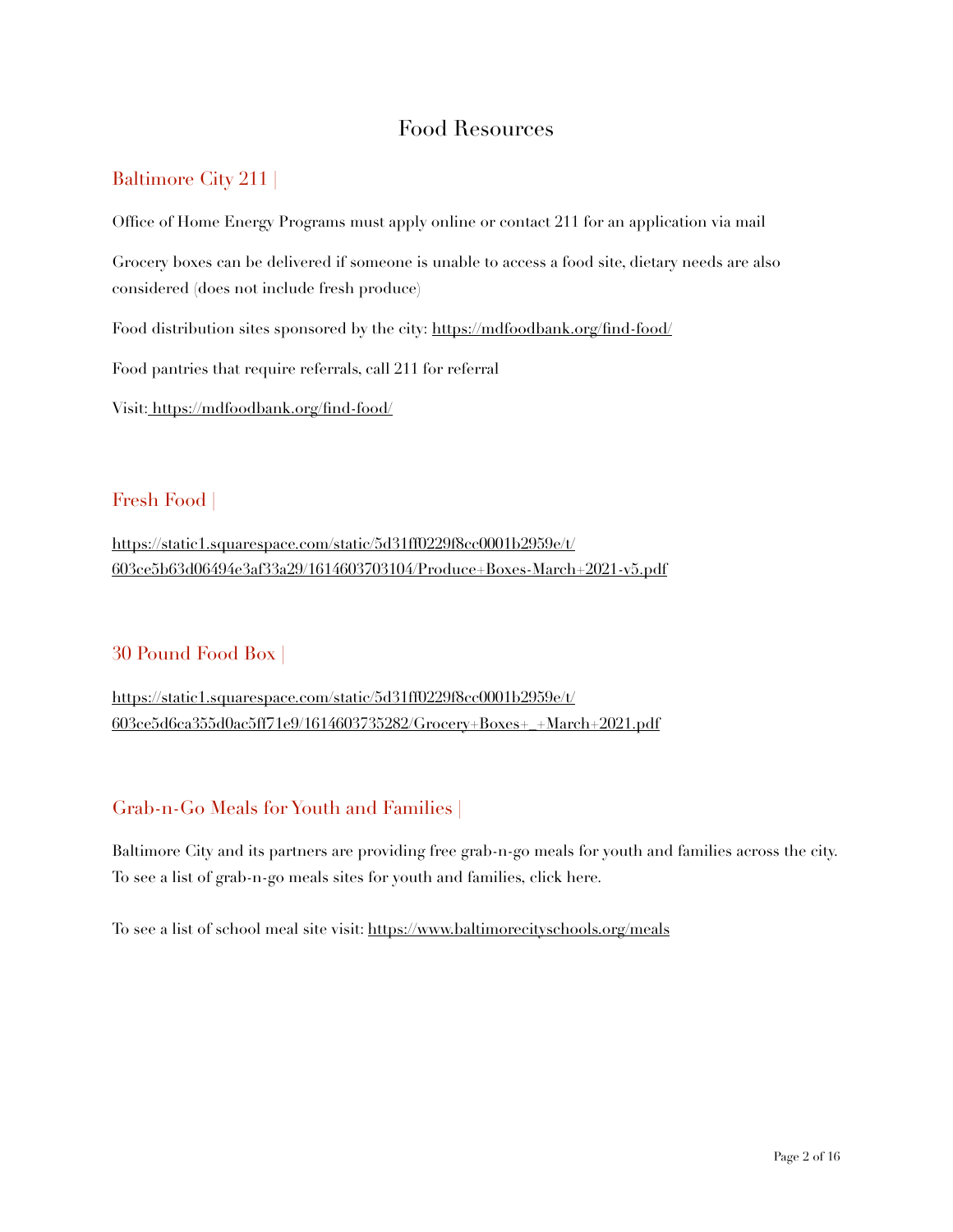## Clothing Resources

## Baltimore City 211 |

Clothing (hours and supplies vary, call ahead)

- Drink at the Well
- Franciscan Center
- Mt. Pleasant Church

Baby supplies (hours and supplies vary, call ahead)

- City of Refuge
- Agape house
- 40 W Assistance and Referral Center

## Legal Aid Resources

Disability Rights Maryland | [disabilityrightsmd.org](http://disabilityrightsmd.org)

Maryland Legal Aid | [mdlab.org](http://mdlab.org)

MVLS | [mvlslaw.org](http://mvlslaw.org)

Pro Bono Resource Center of Maryland | [probonomd.org](http://probonomd.org)

## COVID-19 Resources

Find a Vaccine

[Coronavirus - Maryland Department of Health - Vaccine](https://coronavirus.maryland.gov/pages/vaccine)

Find a Testing Site

[Coronavirus - Maryland Department of Health - Symptoms Testing](https://coronavirus.maryland.gov/pages/symptoms-testing#locator)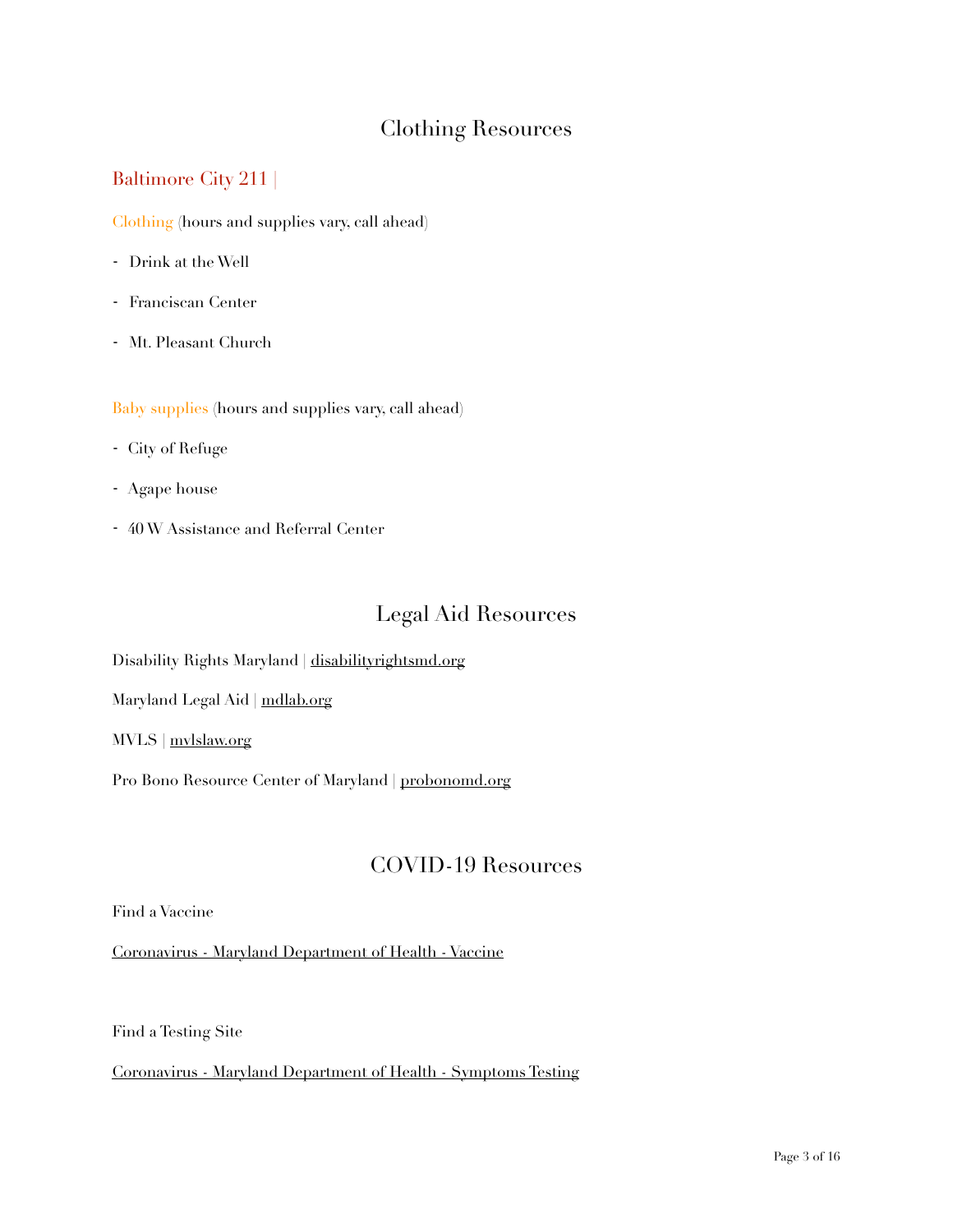## Additional Youth Resources

## Job Training |

Grads2Careers offers free career training programs for Baltimore City graduates ages 17-21. We provide training in fields including but not limited to Health Care, Information Technology, Construction, and Hospitality. Some of the benefits of joining G2C are: you'll be guided through the process of choosing a training provider, all training can be completed in a year or less, counseling and wraparound supports are offered, and training providers offer job placement assistance. Please visit our website bmoreg2c.com to access our application and learn more about the programs we offer.

### Baltimore City Youth Resources

Enoch Pratt Library e-card:

<https://stage.prattlibrary.org/ecard/>

Free Meals & Food Sites

Baltimore City is offering free meals and groceries for residents across the city during the COVID-19 crisis (updated weekly)

Family League Emergency Food Sites:

<https://www.familyleague.org/covid-19-response/#1582930269642-8d39949f-a315c933-071a>

Baltimore City School Site Meal Pick Ups:<https://www.baltimorecityschools.org/meal-sites>

Baltimore City's Emergency Food Insecurity Response for children, older adults and food insecure residents: <https://coronavirus.baltimorecity.gov/food-distribution-sites>

Bmore Children Food Sites, Grocery Boxes and Produce: <https://www.bmorechildren.com/freemeals>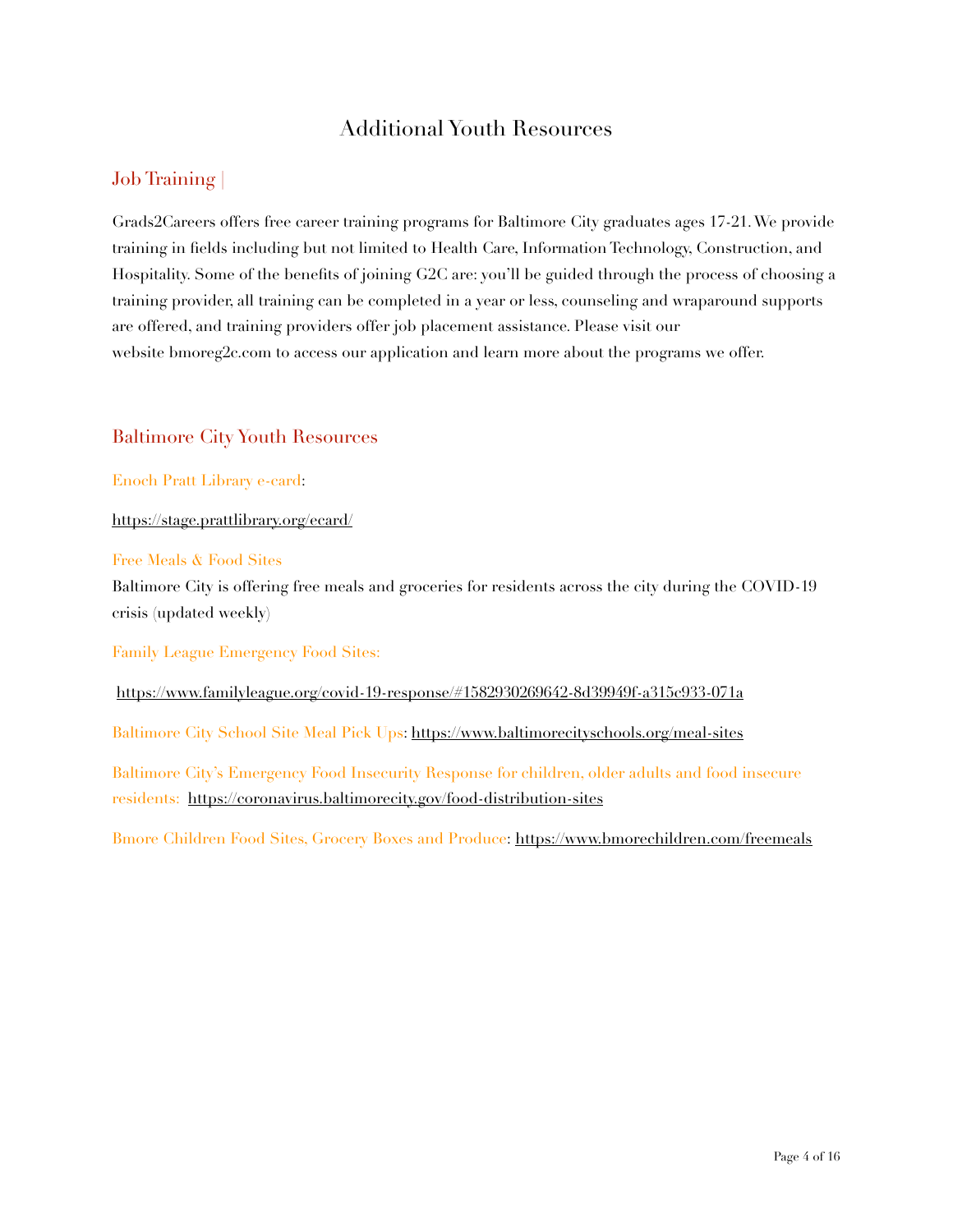## Additional Community Resources

## **GED & LITERACY PROGRAMS**

#### **Baltimore City Community College**

710 East Lombard Street Baltimore, MD 21202 410-986-5449 Services: *reading, writing, math, ESOL & GED preparation*

#### **South Baltimore Learning Center**

28 East Ostend Street Baltimore, MD 21230 410-625-4215 Services: *class and individual tutoring in reading, writing, math, GED preparation & National External Diploma Program (NDEP)*

#### **Strong City Baltimore**

2101 East Biddle Street Baltimore, MD 21213 410-261-3524 Services: *reading, writing, math, ESOL & GED preparation*

#### **Learning is for Tomorrow (LIFT)**

901 North Milton Avenue 2nd floor Baltimore, MD 21205 410-522-1705 info@liftbaltimore.org

## **Center for Adult & Family Literacy: Community College of Baltimore County**

7200 Sollers Point Road Baltimore, MD 21222 443-840-4259 Services: *reading, writing, math, ESOL & GED preparation*

**Community College of Baltimore County: Essex**  7201 Rossville Blvd. Baltimore, MD 21237

**Catonsville Campus** 800 South Rolling Road Baltimore, MD 21228 443-840-1279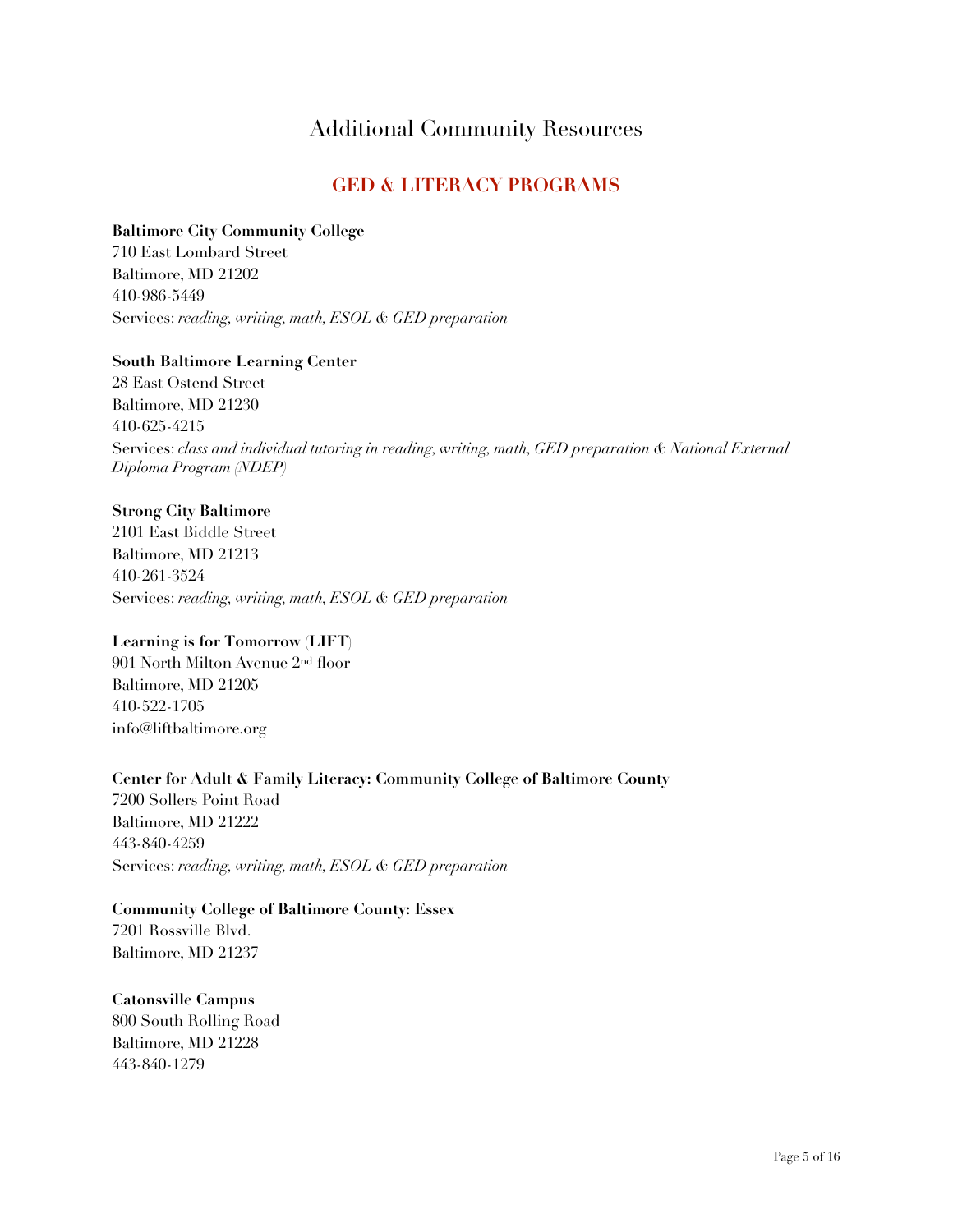## **CAREER DEVELOPMENT**

#### **Caroline Center**

900 Somerset Street Baltimore, MD 21202 410-563-1303 Services: *education and career skills training program*

#### **Learning is for Tomorrow (LIFT)**

901 North Milton Avenue 2nd floor Baltimore, MD 21205 410-522-1705 info@liftbaltimore.org

#### **Baltimore City One Stop Career Center**

**(Eastside Career Center)** 3001 E. Madison Street Baltimore, MD 21205 410-396-9030

#### **Career Center at Eastpoint**

7930 Eastern Avenue Baltimore, MD 21224 410-288-9050 eastwdc@baltimorecountymd.gov

#### **Career Center at Liberty**

3636 Offutt Road Randallstown, MD 21133 410-887-8912 lcwdrc@baltimorecountymd.gov

#### **Center for Urban Families**

2201 N. Monroe Street Baltimore, MD 21217 410-367-5691 Services: *STRIVE Baltimore: resume writing, interviewing, attitudinal training*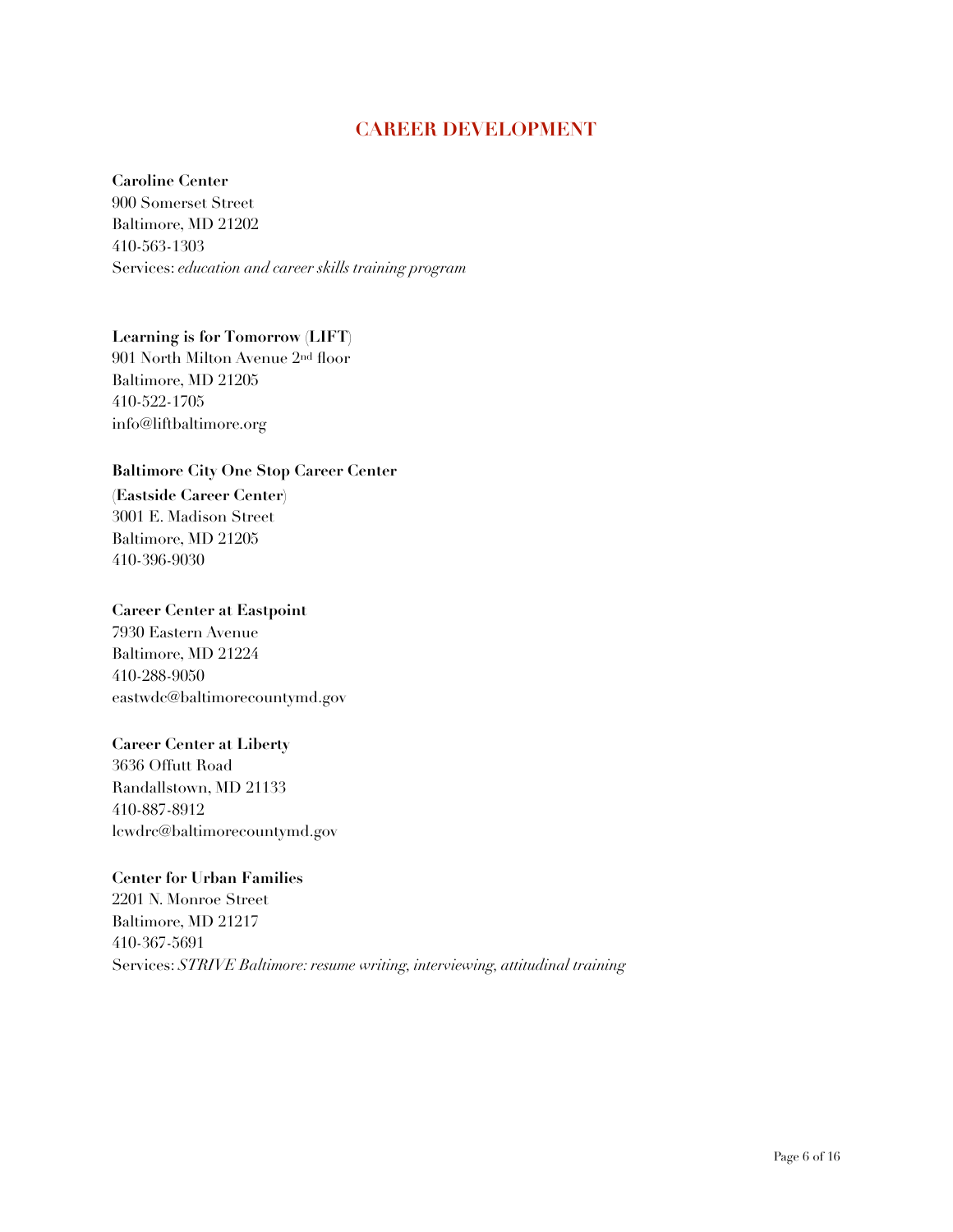## **HOME VISITING PROGRAMS**

#### **Healthcare Access Maryland**

1 N. Charles St. Suite 900 Baltimore, MD 21201 410-649-0500 Services: *in-home health education and social services to pregnant and newly delivered women*

### **The Family Tree** 2108 N. Charles Street Baltimore, MD 21218 [info@familytreemd.org](mailto:info@familytreemd.org) Referrals: 410-889-2300 Parenting Helpline: 800-243-7337 Services*: home-visiting, parenting support groups, 24-hour parenting Help Line*

#### **DRU/Mondawmin Healthy Families**

2100 Eutaw Place Baltimore, MD 21217 410-225-3555

Services: *home visiting agency for pregnant women & children under the age of 5* 

#### **Baltimore Healthy Start**

610 N. Chester Street Baltimore, MD 21205 410-675-2125 Services: *in-home support to pregnant & newly delivered women* 

#### **Healthy Families America (Sinai Hospital)**

2401 W. Belvedere Avenue Baltimore, MD 21215 410-601-4798 Services: *prenatal and postpartum home visiting until newborn is 3-5 years of age* 

#### **Center for Family Success**

201 Back River Neck Road Essex, MD 21221 410-853-3860 Services: *home visits to those unable to attend programming at the center*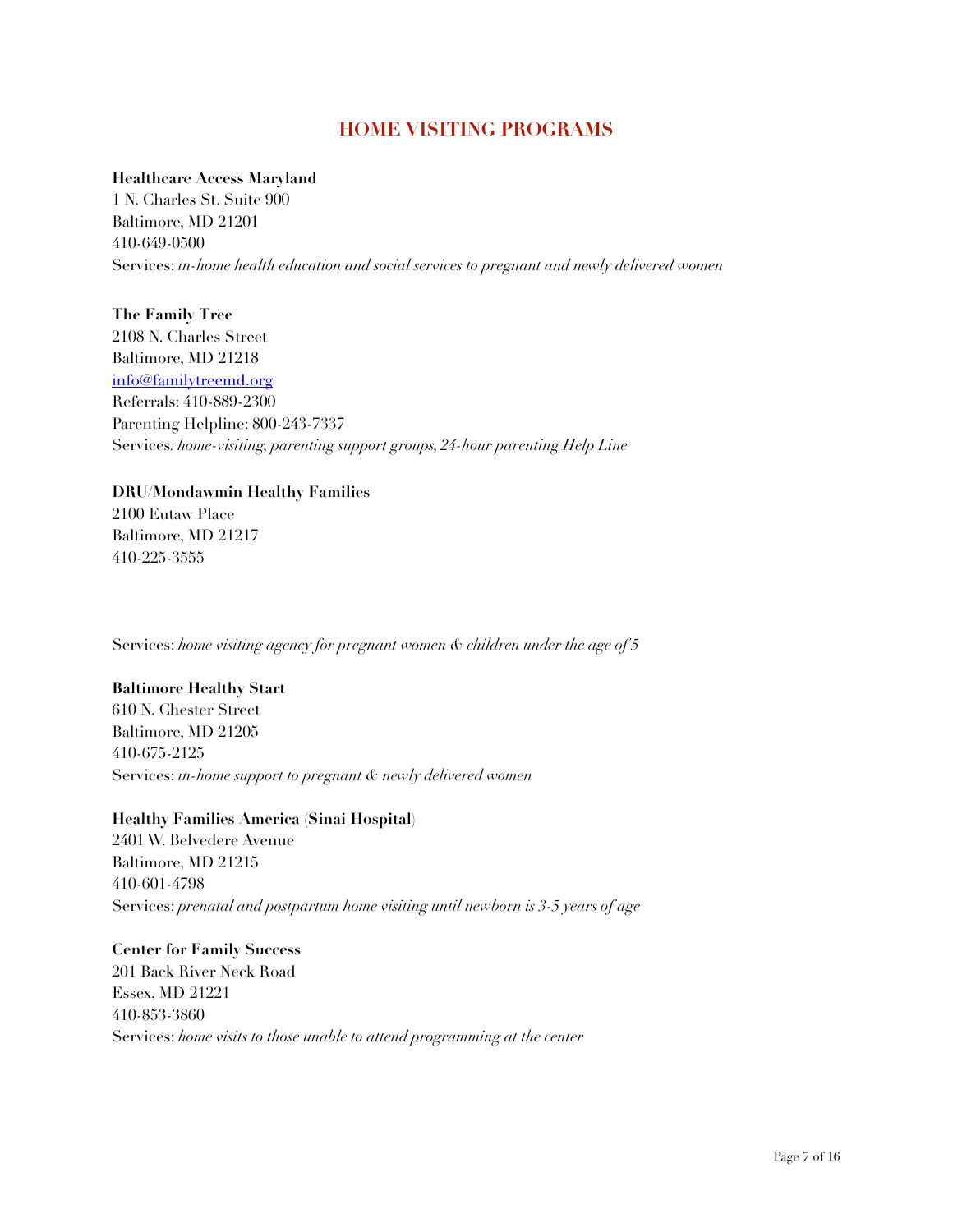## **PARENT EDUCATION**

#### **Center for Family Success**

201 Back River Neck Road Essex, MD 21221 410-853-3860 Services: *Nurturing Parenting Program (six week parenting class); life skills and health education \*Children must be 2 months-4 years* 

#### **Center for Urban Families**

2201 N. Monroe Street Baltimore, MD 21217 410-367-5691

#### **The Family Tree**

410-362-3629

2108 N. Charles Street Baltimore, MD 21218 info@familytreemd.org Parenting Helpline: 800-243-7337

## **Bons Secours Family Support Center** 26 N. Fulton Avenue Baltimore, MD 21223

## **CHILDCARE**

#### **Childcare Subsidy Program**

1-866-243-8796 (call for questions) Submit applications to: Childcare Subsidy Central P.O. Box 17015 Baltimore, MD 21297 Services: *provides financial assistance for childcare costs to eligible families while working, attending school or in job training* 

#### **PACT: World of Care**

7000 Tudsbury Road Baltimore, MD 21244 410-298-7000 ext.: 9280 Services: *specialized childcare center for children with developmental disabilities or those requiring multiple therapies (physical, occupational, speech). Nursing support & free Pre-K available*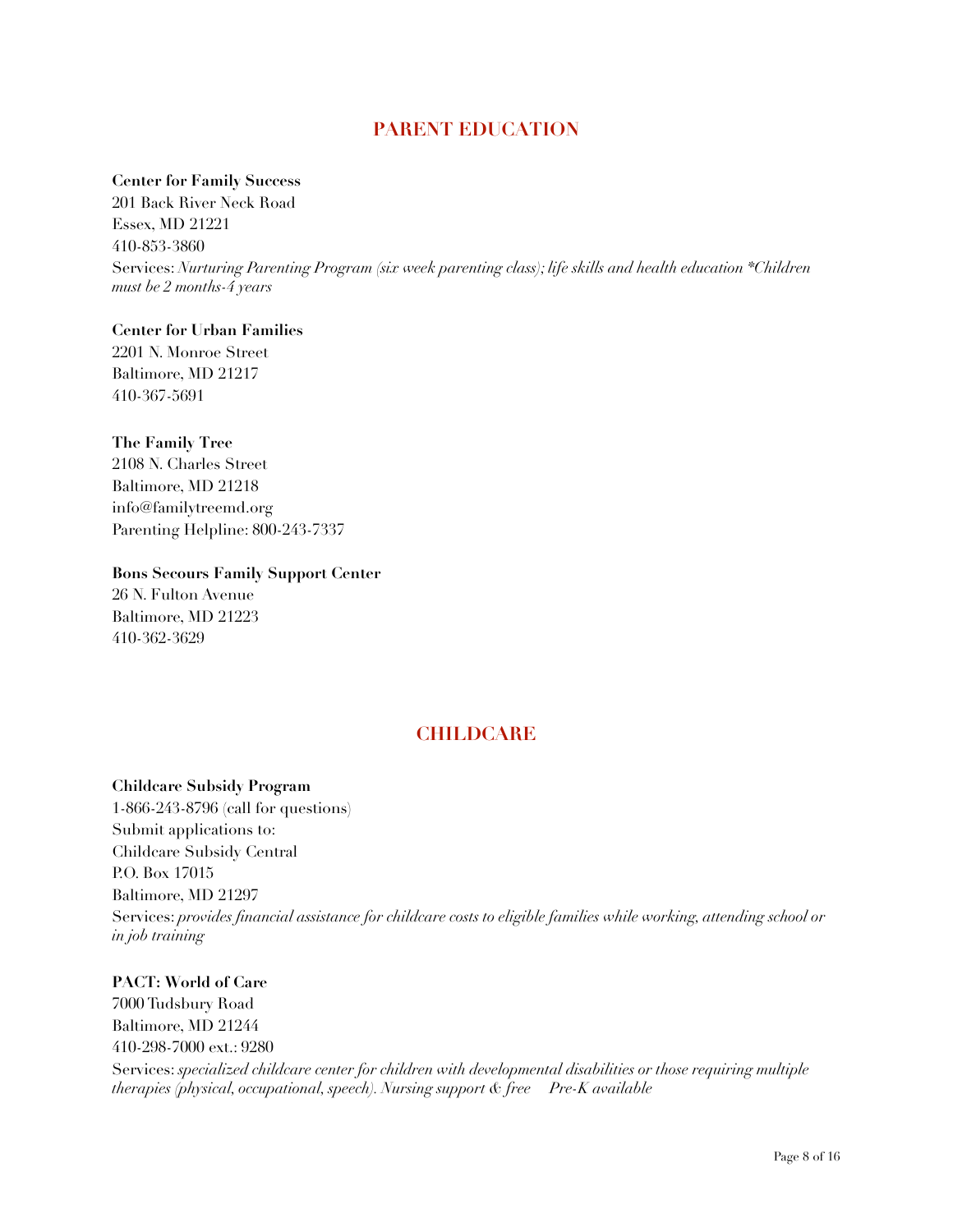#### **PACT: Therapeutic Nursery**

1114 N. Mount Street Baltimore, MD 21217 (located inside of Sarah's Hope) 410-982-08445 Services: *Early Head Start program for homeless infants and toddlers* 

#### **A Child's Place: Early Education**

4701 N Charles Street Baltimore, MD 21210 410-532-5399 Services: *school for children ages 3-6*

#### **Harry & Jeanette Weinberg Early Childhood Center**

2100 Ashland Avenue Baltimore, MD 21205 443-642-4103 Services: *early childhood care & education for children ages 6 weeks to 5 years old*

#### **Waverly Early Head Start Center of Goodwill**

829 Montpelier Street Baltimore, MD 21218 410-235-0555 Services: *childcare for children brith-3 years old*

#### **LOCATE: Childcare**

1-877-261-0061 http://www.marylandfamilynetwork.org/programs-services/locate/ *Hotline for locating licensed childcare in Baltimore City & Baltimore County*

#### **Baltimore City Department of Social Services**

1900 N. Howard Street Baltimore, MD 410-361-2235

#### **Baltimore County Department of Social Services**

6401 York Road Baltimore, MD 21212 410-853-3000

#### **Baltimore County Head Start Admin Office**

4375 Ebenezer Road Perry Hall, MD 21236 410-248-0372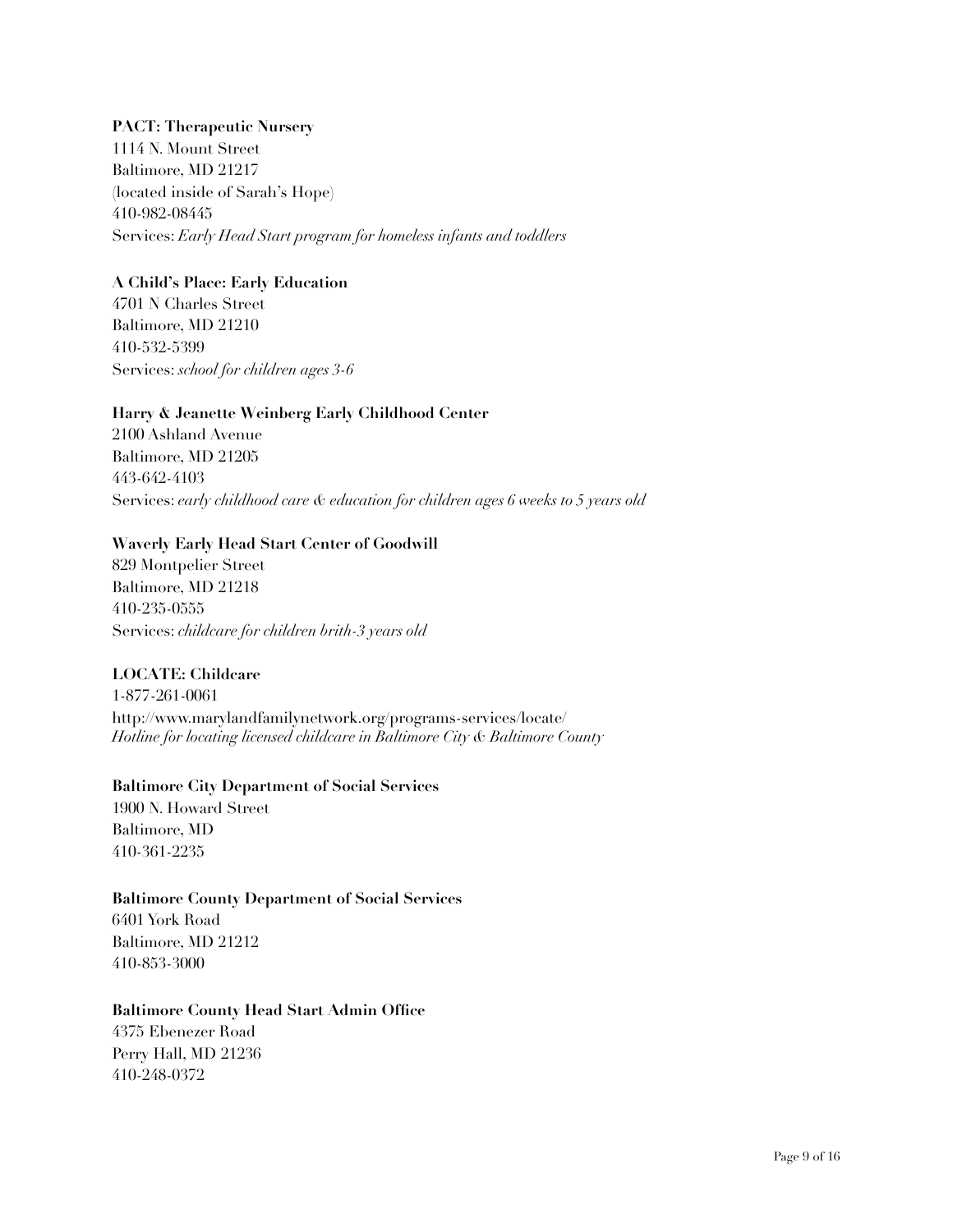## **CHILD SUPPORT**

#### **Baltimore City (East)**

1900 N. Howard Street #102 Baltimore, MD 21218 800-332-6347

#### **Baltimore City (West)**

Mondawmin Mall 2401 Liberty Heights Ave Suite 4645 Baltimore, MD 21215 (800) 332-6347

#### **Baltimore County**

170 W. Ridgely Road Suite 100 Lutherville, MD 21093-5114 (800) 332-6347

## **PATERNITY TESTING**

#### **Choice DNA Laboratory: Baltimore**

2232 N. Calvert Street Baltimore, MD 21218 800-219-4362

#### **DNA Diagnostic Center (DDC)**

400 W. Franklin Street Suite 100 Baltimore, MD 21201 800-254-0494

#### **LabCorp**

1576 Merritt Blvd Suite 3 Dundalk, MD 21222 888-454-7173 Services: *offers legal and at home testing kits* 

**LabCorp** 9106 Philadelphia Rd Suite 300 Rosedale, MD 21237 410-686-6241 Services: *offers legal and at home testing kits*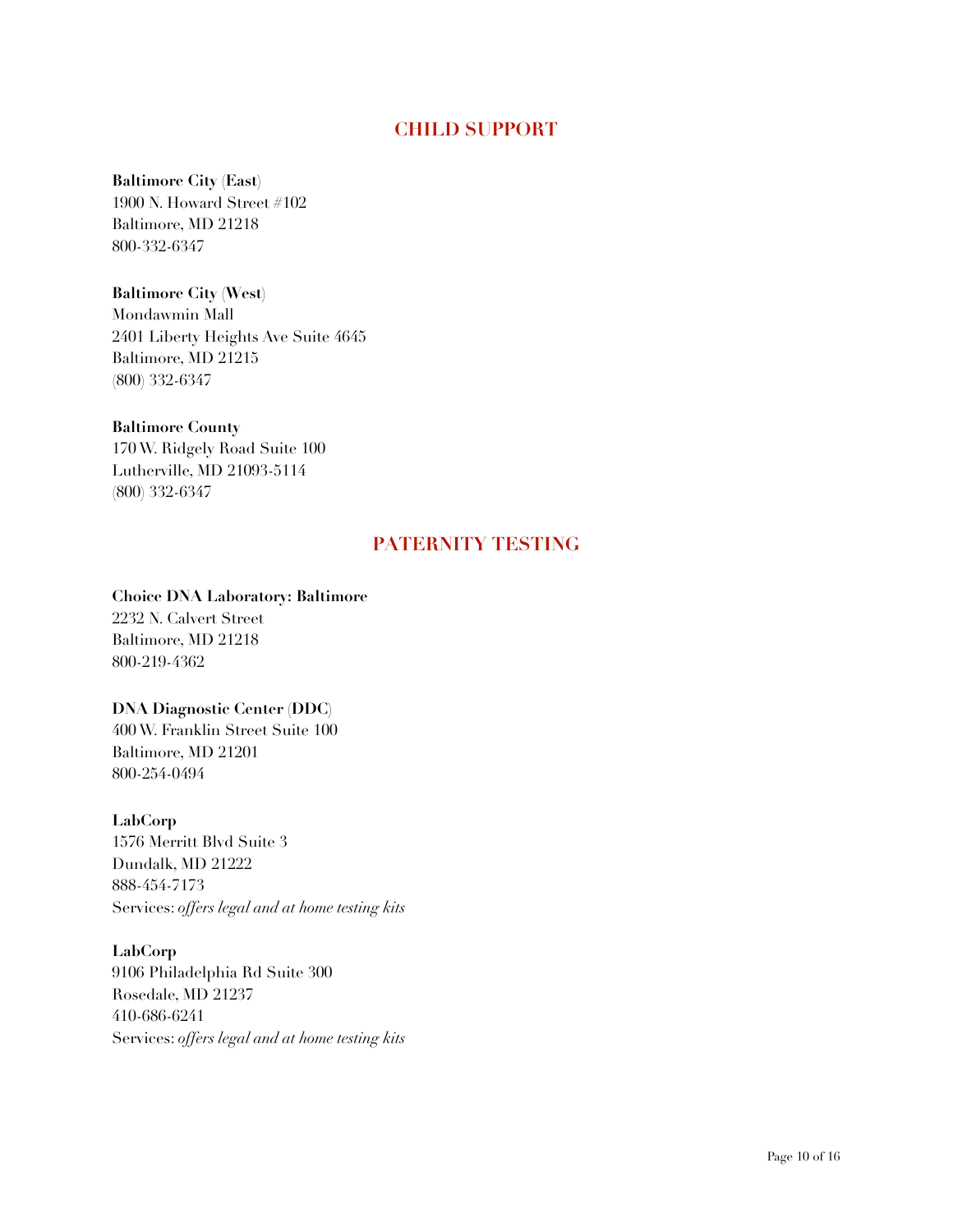## WIC

**Baltimore County**: (410) 887-6000 **Baltimore City (Health Dept.)**: 410-396-9427 **Baltimore City (John Hopkins**): 410- 614-4848 **Anne Arundel County**: 410 -222-6797 **Allegany County**: 301-759-5020 **WIC Hotline**: (800) 242-4942

### **PACK N PLAY**

**Health Care Access Maryland** 1 North Charles Street Suite 900 Baltimore, MD 21201 410- 649-0521/410-649-0500 \*Serves Baltimore City residents Services: *Portable crib & safe sleep education*

### **CAR SEATS**

**Maryland Kiss (Kids in Safety Seats)** 201 W. Preston St 4th Floor, Baltimore, MD 21201 1-800-370-7328 Services: *low cost car seats & installment education. \*Once per month/by appt only\**

## **INFANT SUPPLIES**

**Center for Pregnancy Concerns Essex** 442 Eastern Blvd. Essex, MD 21221 410-391-3911

**St. Ann Center** 528 E. 22nd Street Baltimore, MD 21218 410-391-3911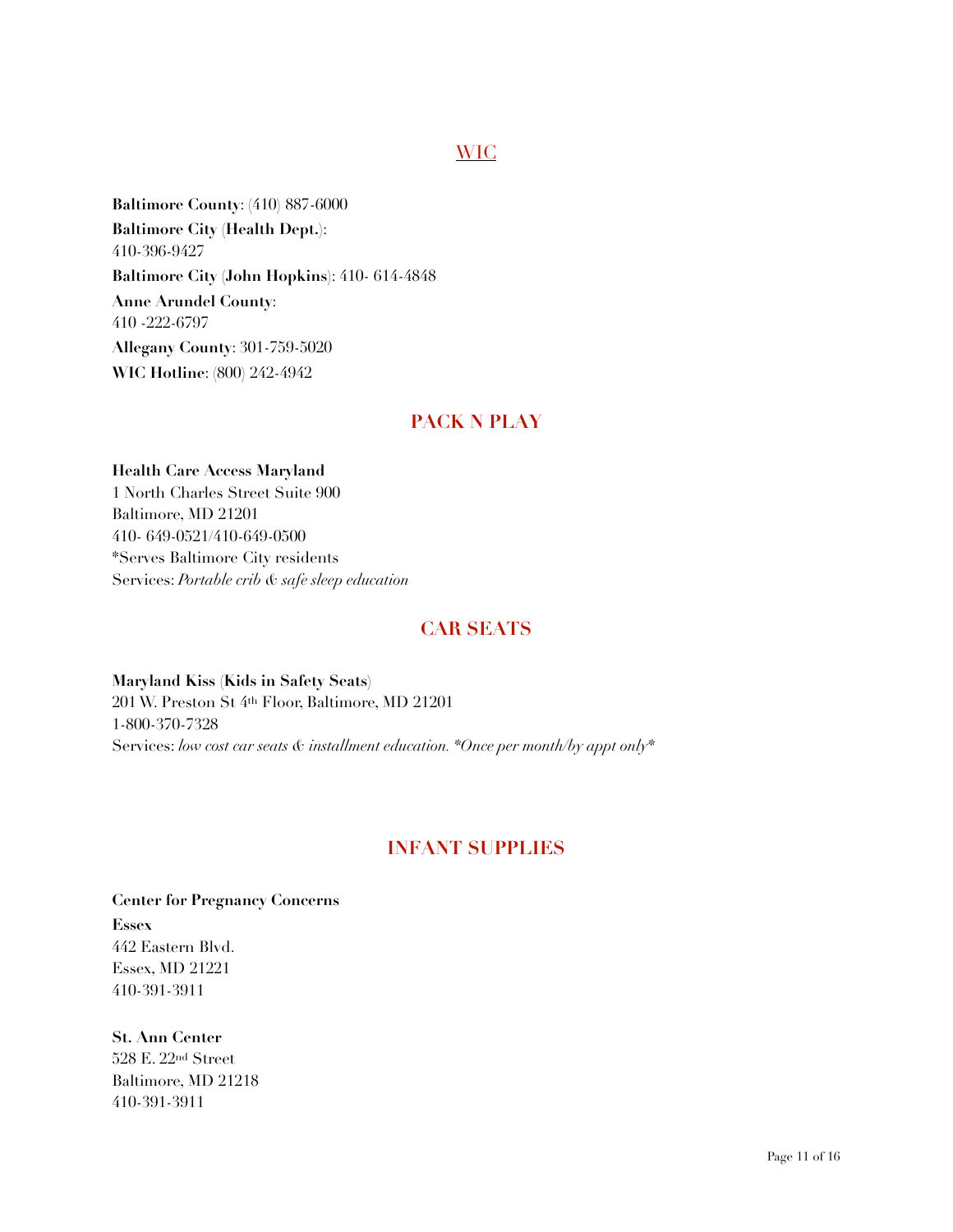**St. Rita's Center Dundalk** 2903 Dunleer Rd. Baltimore, MD 21222 410-391-3911

#### **Arbutus Center**

5419 East Drive Arbutus, MD 21227 410-391-3911

**Mary's Center**  7567 Ritchie Highway Glen Burnie, MD 21061 410-761-8082 Services: *pregnancy tests and material assistance by appointment* 

## **PERINATAL MOOD & ANXIETY (PMAD) SPECIALISTS**

**John Hopkins Bayview Perinatal Mood Disorders Clinic**  550 North Broadway Suite 308 Baltimore, MD 21205 410-502-7449

**University of Maryland School of Medicine: Women's Mental Health Program**  410-328-6091

## **DOMESTIC VIOLENCE**

**House of Ruth** 2201 Argonne Drive Baltimore, MD 21218 410-889-0840/410-889-7884 Services: *shelter for victims of domestic violence* 

**Adelante Familia: House of Ruth** 3734 Eastern Avenue Baltimore, MD 21224 410-732-2176 24/7 Crisis Line: 410-889-7884 Services: *services provided to Spanish speaking immigrants that are victims of partner violence*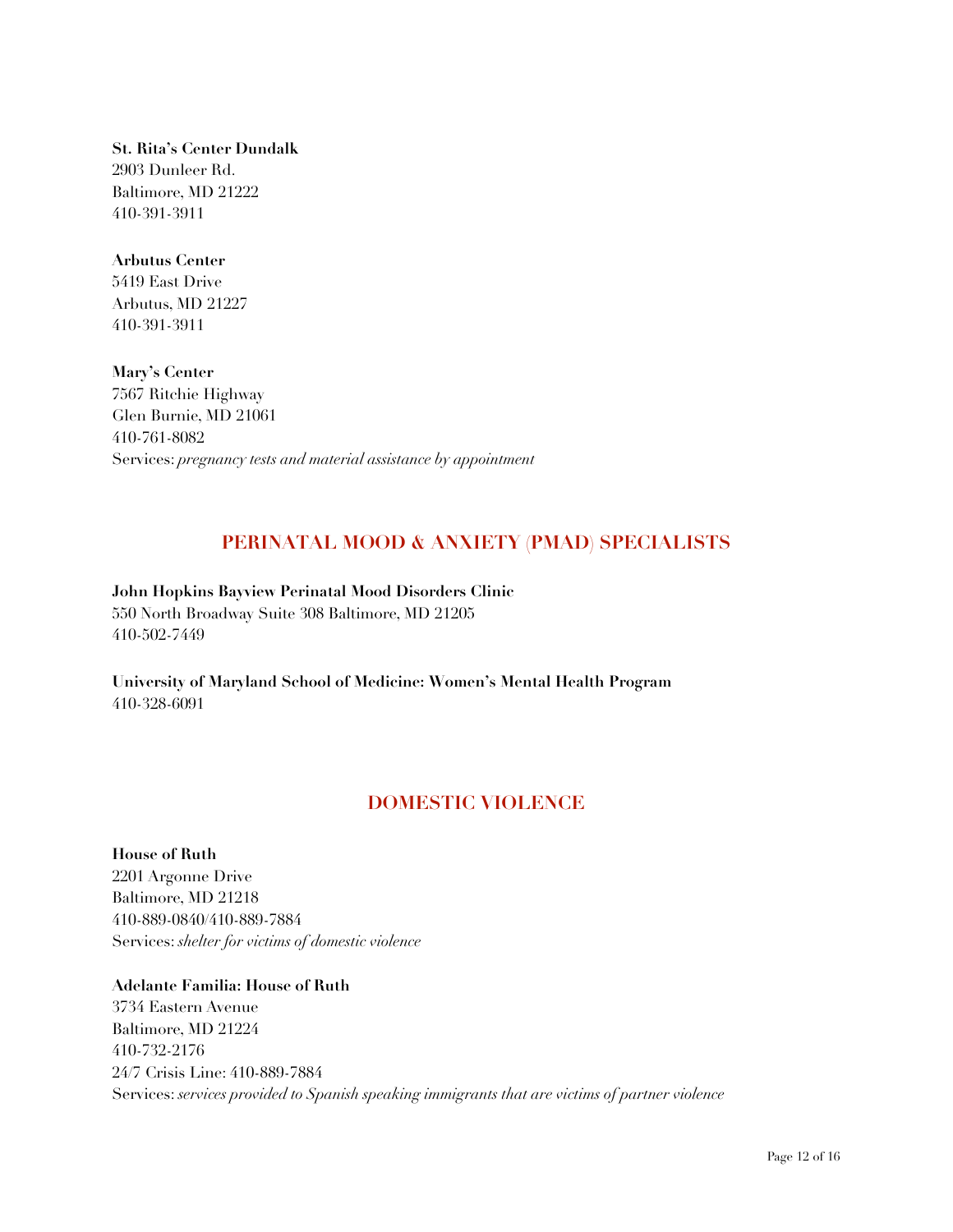**TurnAround** 8503 LaSalle Road, 2nd floor Towson, MD 21286 410-377-8111 24-hour helpline: 443-279-0379 Services: *emergency shelter*

#### **DOVE Program: Northwest Hospital**

5401 Old Court Road Randallstown, MD 21133 410-496-7555 Services: *crisis response, crisis intervention, case management, counseling*

**Baltimore County Domestic Violence & Sexual Assault Hotline** 410-828-6390

**Family Tree Family Stress Line** 1-800-243-7337

**National Domestic Abuse Hotline** 1-800-799-SAFE (7233) Services: *speak with an advocate 24/7 in more than 200 languages. All calls are free & confidential* 

## **PERINATAL LOSS & GRIEF COUNSELING**

**Roberta's House** 2510 St. Paul Street #101 Baltimore, MD 21218 Services: *grief counseling for those experiencing perinatal loss, loss of an adult child or loss of a loved one to homicide* 

**Greater Baltimore Medical Center** 6702 Charles Street Towson, MD 21204 443-849-2079 Services: *perinatal loss support group*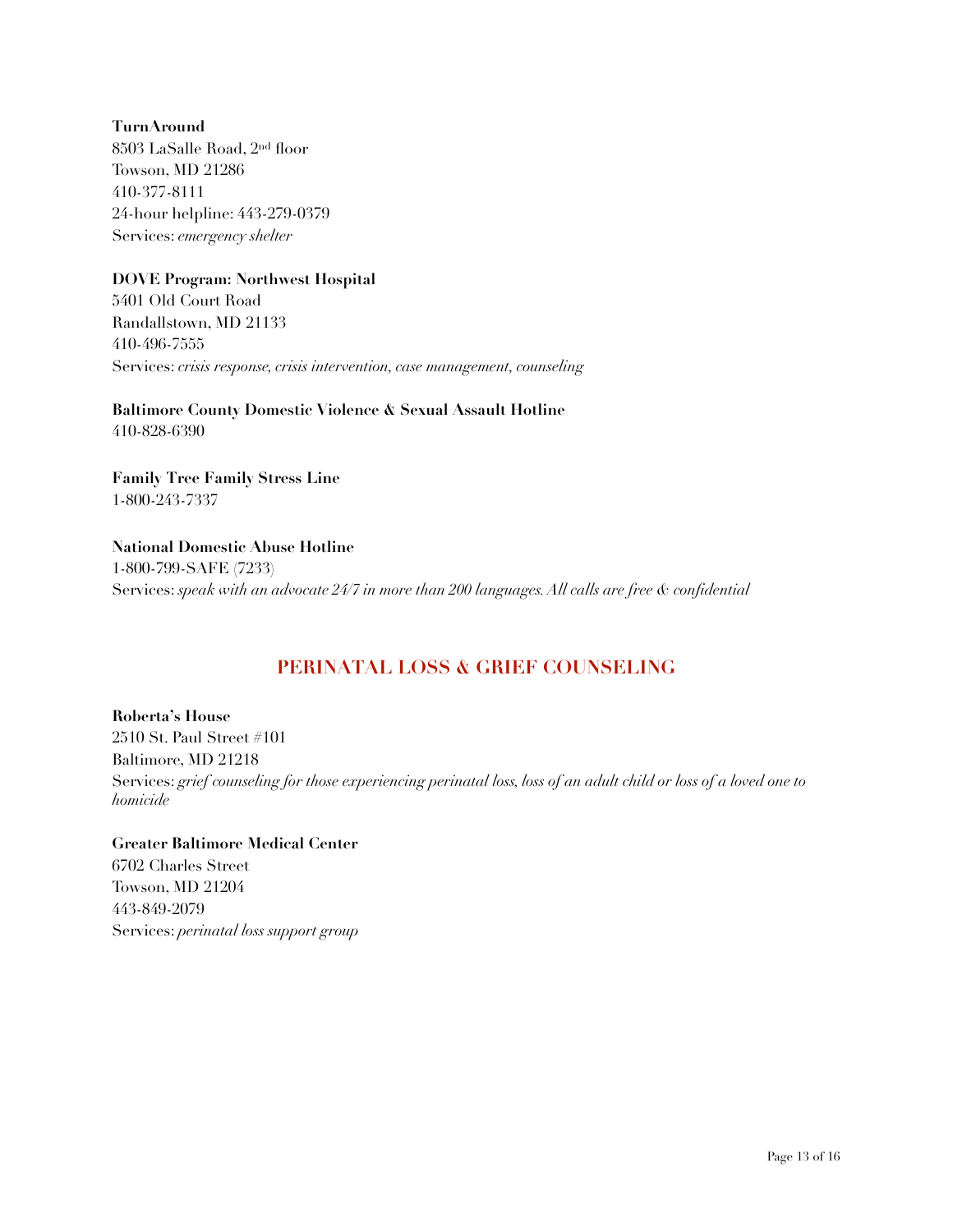## **CARE COORDINATION & WELLNESS**

#### **Maternal Infant Care Program**

1200 E. Fayette Street Baltimore, MD 21202 410-396-9404 Services: *coordination of prenatal and pediatric appointments, care coordination with medical providers, support throughout pregnancy, family planning and education*

#### **Health Care Access Maryland**

1 North Charles Street Suite 900 Baltimore, MD 21201 410-649-0521 Services: *health coverage enrollment, home visiting, homeless services, rapid rehousing, ombudsman services*

#### **Pregnancy Center North**

6805 York Road Baltimore, MD 21212 410-337-2871 Services: *pregnancy testing, emotional support, referrals to community resources, support groups, OB ultrasounds, educational incentive programs*

## **HOUSING & UTILITIES**

**Baltimore City Eviction Prevention Program** 501 East Fayette Street Room 207 Baltimore, MD 21202 410-878-8650 Services: *provides financial assistance to Baltimore City residents facing eviction. Based on funding availability \*MUST HAVE FAILURE TO PAY NOTICE\** 

#### **Baltimore City: Energy Assistance** 311 West Saratoga Street Baltimore, MD 21201 1-800-332-6347

#### **Baltimore County: Financial Assistance**

6401 York Road Baltimore, MD 21212 410-853-3000 Services: *financial assistance up to \$500 for court ordered evictions and foreclosures*